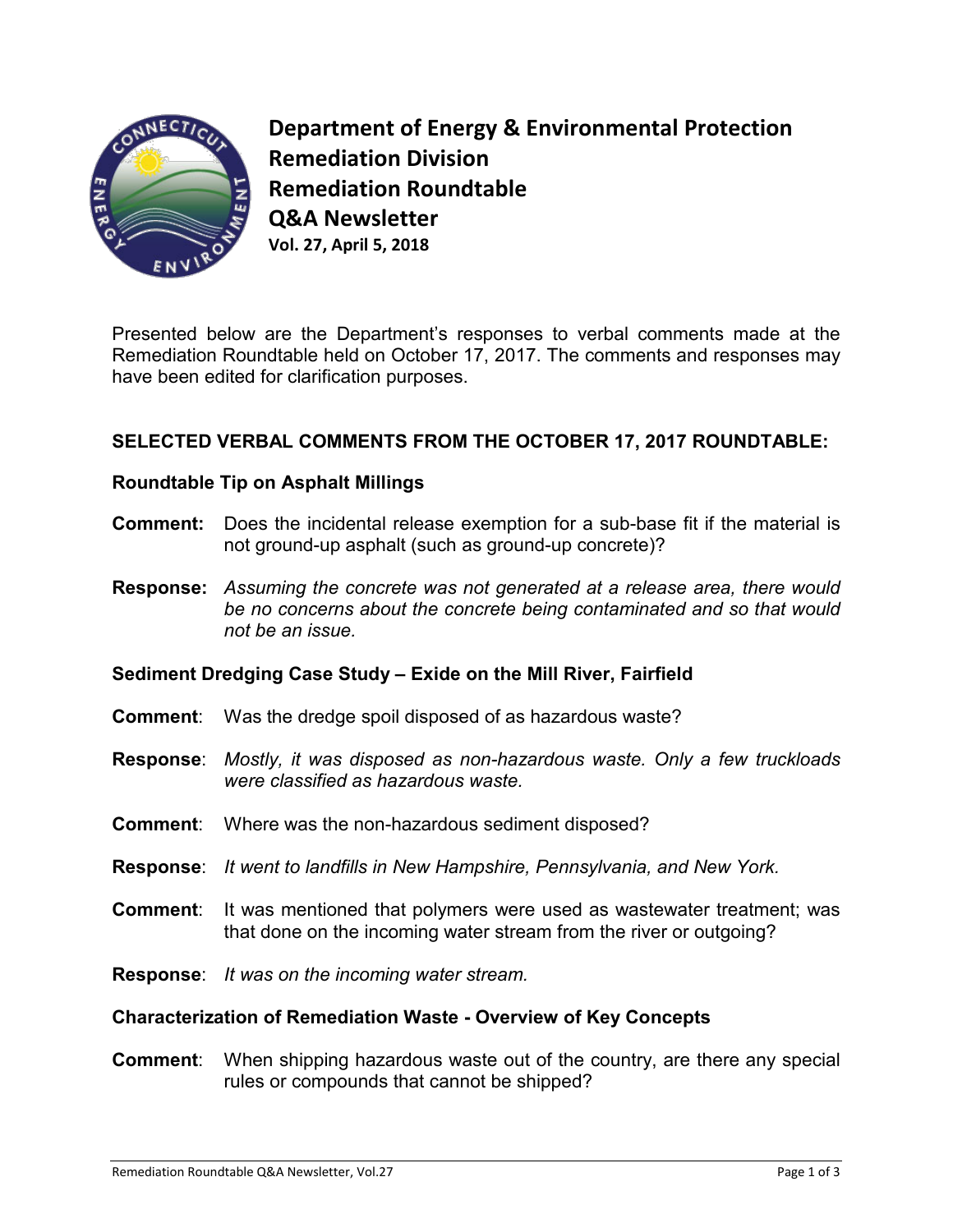- **Response:** *There are specific requirements in the federal hazardous waste regulations that pertain to the export of hazardous waste (i.e., 40 CFR 262 Subpart H). These requirements include, among other things, a requirement for exporters to notify EPA regarding their export activities, and a requirement for exporters to apply for and obtain permission from the receiving county to ship hazardous waste into their country. This permission is referred to as an "Acknowledgement of Consent" or "AOC," and is specific to the waste being shipped and the foreign facility that will receive it. Getting through the AOC approval process involves working with EPA, who in turn works with the appropriate authorities in the receiving country. This process is rather complicated, so persons seeking to export waste are advised to work with a transporter or a permitted facility (TSDF) that is familiar with these requirements. For further information on hazardous waste export requirements, do an internet search for the EPA web page "Information about Transboundary Shipments of Hazardous Wastes."*
- **Comment**: Does the definition of clean fill include coal and does it vary according to the size of the material?
- **Response**: *This is a difficult question to answer in a general way, since there are many site-specific factors that can affect the answer to this question. There is a definition of "clean fill" in the solid waste regulations at RCSA Section 22a-209-1, and materials meeting this definition are not subject to regulation as solid waste, meaning that they can be used as fill without triggering solid waste permitting requirements. The definition of clean fill includes materials such as "natural soil" and "rock," but does not specifically include coal. In addition, the definition of clean fill requires that clean fill be "virtually inert and pose neither a pollution threat to ground or surface waters nor a fire hazard." Coal can present problems with these criteria due to its leachability of contaminants, such as PAHs, and due to the fact that it is readily combustible. The constituents of coal, however, are not exempted from other criteria in the RSRs such as DEC. When people have asked the Department if they could use coal as a fill material, we have typically said "no." However, there have been cases in which small amounts of coal have inadvertently become interspersed with natural soil at a particular site (e.g., the site of an old coal storage pile). In cases like this, we have not said that this small amount of coal is a solid waste that must be removed from the site. Anyone that has questions about the use of coal as fill at a particular site is advised to contact the DEEP's Waste Engineering & Enforcement Division.*